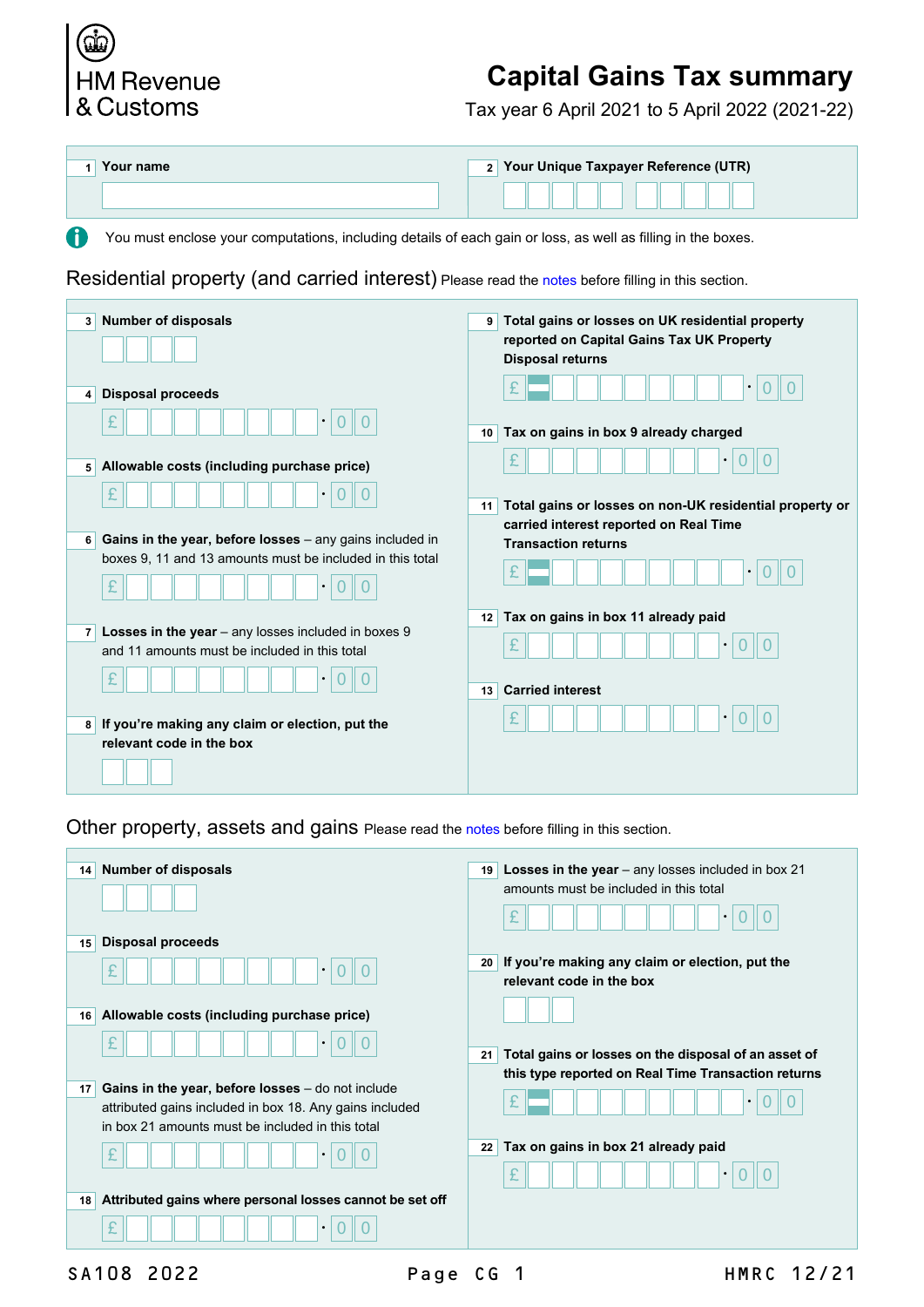Listed shares and securities Please read the [notes](http://www.hmrc.gov.uk/worksheets/sa108-notes.pdf) before filling in this section.

| <b>Number of disposals</b><br>23                                                                                | <b>Losses in the year</b> $-$ any losses included in box 29<br>27 |
|-----------------------------------------------------------------------------------------------------------------|-------------------------------------------------------------------|
|                                                                                                                 | amounts must be included in this total                            |
|                                                                                                                 | £<br>$\bullet$                                                    |
| Disposal proceeds<br>24                                                                                         |                                                                   |
| £<br>$\bullet$                                                                                                  | If you're making any claim or election, put the<br>28             |
|                                                                                                                 | relevant code in the box                                          |
| Allowable costs (including purchase price)<br>25                                                                |                                                                   |
| £<br>$\bullet$                                                                                                  |                                                                   |
|                                                                                                                 | Total gains or losses on the disposal of an asset of<br>29        |
|                                                                                                                 | this type reported on Real Time Transaction returns               |
| Gains in the year, before losses - any gains included<br>26<br>in box 29 amounts must be included in this total | £                                                                 |
| £<br>$\bullet$                                                                                                  |                                                                   |
|                                                                                                                 | Tax on gains in box 29 already paid<br>30                         |
|                                                                                                                 | £<br>$\bullet$                                                    |

Unlisted shares and securities Please read the [notes](http://www.hmrc.gov.uk/worksheets/sa108-notes.pdf) before filling in this section.

| <b>Number of disposals</b><br>31                                                                                | Gains exceeding the lifetime limit for employee<br>39<br>shareholder status shares |
|-----------------------------------------------------------------------------------------------------------------|------------------------------------------------------------------------------------|
| <b>Disposal proceeds</b><br>32                                                                                  | Gains invested under Seed Enterprise Investment<br>40                              |
| 0                                                                                                               | Scheme and qualifying for relief                                                   |
| Allowable costs (including purchase price)<br>33                                                                |                                                                                    |
|                                                                                                                 | Losses used against income - amount claimed against<br>41                          |
|                                                                                                                 | 2021-22 income                                                                     |
| Gains in the year, before losses - any gains included<br>34<br>in box 37 amounts must be included in this total | £                                                                                  |
| £                                                                                                               | Amount in box 41 relating to share loss relief<br>42                               |
|                                                                                                                 | in 2021-22 to which Enterprise Investment Scheme                                   |
| Losses in the year - any losses included in<br>35<br>box 37 amounts must be included in this total              | or Seed Enterprise Investment Scheme Relief                                        |
|                                                                                                                 | is attributable                                                                    |
|                                                                                                                 | £                                                                                  |
| If you're making any claim or election, put the<br>36                                                           | Losses used against income - amount claimed against<br>43                          |
| relevant code in the box                                                                                        | 2020-21 income                                                                     |
|                                                                                                                 |                                                                                    |
| Total gains or losses on the disposal of an asset of<br>37                                                      | Amount in box 43 relating to share loss relief<br>44                               |
| this type reported on Real Time Transaction returns                                                             | in 2020-21 to which Enterprise Investment Scheme                                   |
|                                                                                                                 | or Seed Enterprise Investment Scheme Relief                                        |
|                                                                                                                 | is attributable                                                                    |
| Tax on gains in box 37 already paid<br>38                                                                       |                                                                                    |
| £                                                                                                               |                                                                                    |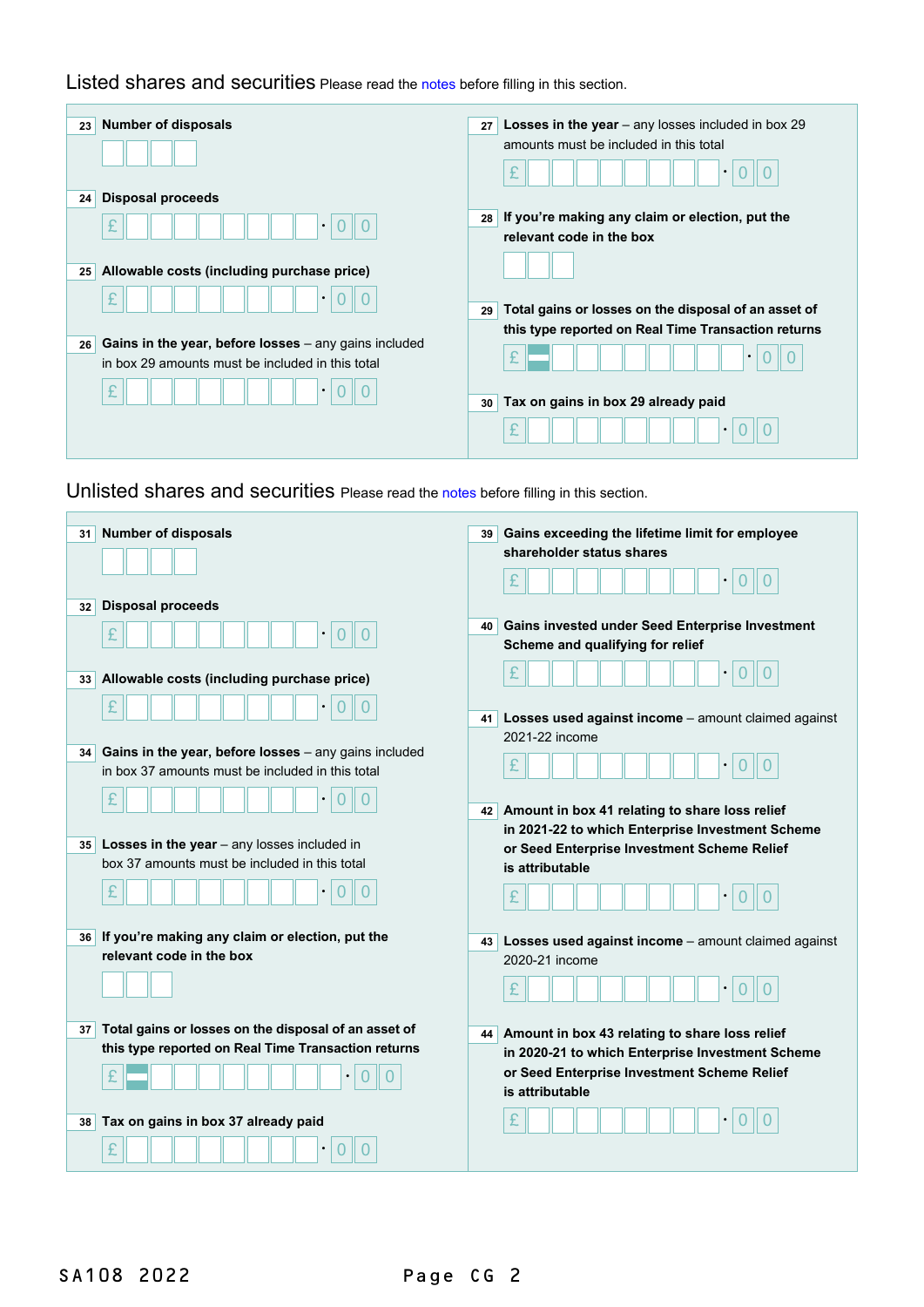Losses and adjustments Please read the [notes](http://www.hmrc.gov.uk/worksheets/sa108-notes.pdf) before filling in this section.

| Losses set against 2021-22 capital gains                                                                                                                                                              |                                                                                                                                                                                                                                                                                                                                            |  |
|-------------------------------------------------------------------------------------------------------------------------------------------------------------------------------------------------------|--------------------------------------------------------------------------------------------------------------------------------------------------------------------------------------------------------------------------------------------------------------------------------------------------------------------------------------------|--|
| Losses brought forward and used in-year<br>45<br>£<br>$\overline{0}$<br>$\Omega$                                                                                                                      | Income losses of 2021-22 set against gains<br>46  <br>$\overline{0}$<br>£<br>$\overline{0}$                                                                                                                                                                                                                                                |  |
| 2021-22 capital losses – other information<br>Losses available to be carried forward<br>47<br>£<br>$\overline{0}$<br>$\Omega$                                                                         | Losses used against an earlier year's gain<br>48  <br>£<br>$\Omega$                                                                                                                                                                                                                                                                        |  |
| <b>Gains qualifying for Investors' Relief</b><br>49                                                                                                                                                   | Investors' Relief and Business Asset Disposal Relief (previously 'Entrepreneurs' Relief')<br>Gains qualifying for Business Asset Disposal Relief<br>50<br>£<br>Lifetime allowance of Business Asset Disposal Relief<br>50.1<br>and Entrepreneurs' Relief claimed - the total amount<br>claimed to date<br>£<br>$\bullet$<br>$\overline{0}$ |  |
| Tax adjustments to 2021-22 capital gains<br><b>Adjustments to Capital Gains Tax</b><br>51                                                                                                             | 52 Additional liability for non-resident or dual<br>resident trusts<br>£<br>$\overline{0}$                                                                                                                                                                                                                                                 |  |
| Non-resident Capital Gains Tax (NRCGT) on UK property or land and indirect disposals<br>Please read the notes before filling in this section.                                                         |                                                                                                                                                                                                                                                                                                                                            |  |
| For direct disposals of UK residential property or<br>52.1<br>properties, put the total gains chargeable to NRCGT<br>in the box                                                                       | 52.3 If any of the gains in box 52.2 are from indirect<br>disposals, put 'X' in the box                                                                                                                                                                                                                                                    |  |
| For direct disposals of non-residential UK properties or<br>52.2<br>land, or indirect disposals of any UK properties or land,<br>put the total gains chargeable to NRCGT in the box<br>£<br>$\bullet$ | Tax on gains in boxes 52.1 and 52.2 already charged<br>52.4<br>£<br>$\bullet$<br>0<br>0<br>Total losses available against NRCGT gains for the year<br>52.5<br>£<br>$\bullet$                                                                                                                                                               |  |